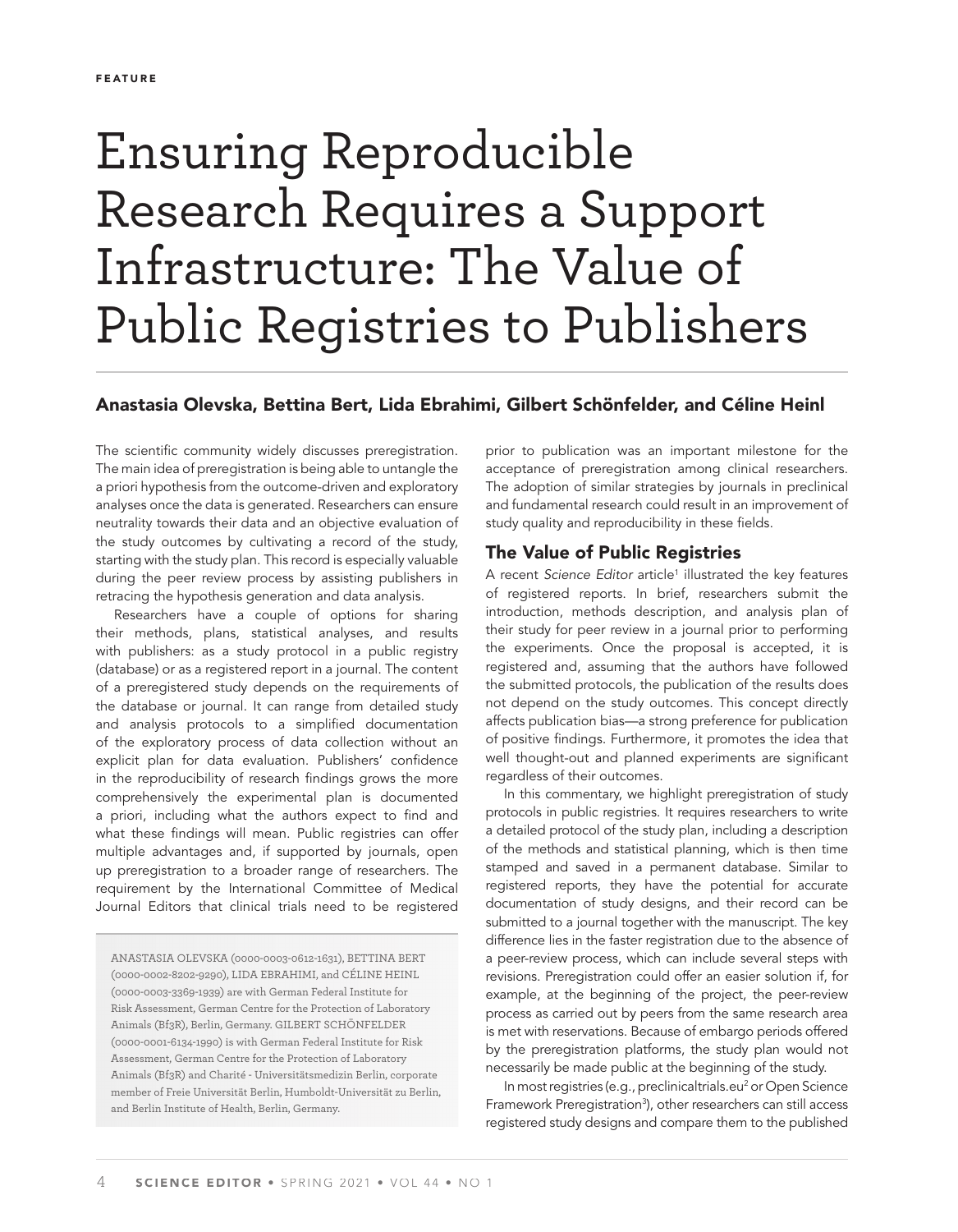|--|

| Table 1. Preregistration platforms for preclinical studies.  |                                                               |        |                         |  |
|--------------------------------------------------------------|---------------------------------------------------------------|--------|-------------------------|--|
| <b>Platform</b>                                              | <b>Host</b>                                                   | Launch | <b>Scientific Focus</b> |  |
| Animal Study Registry<br>https://www.animalstudyregistry.org | German Federal Institute for<br>Risk Assessment, Germany      | 2019   | Animal studies          |  |
| As Predicted<br>https://aspredicted.org/                     | Wharton Credibility Lab, Uni-<br>versity of Pennsylvania, USA | 2015   | All studies             |  |
| <b>OSF Preregistration</b><br>https://osf.io/prereg/         | Open Science Framework, USA                                   | 2013   | All studies             |  |
| Preclinicaltrials.eu<br>https://preclinicaltrials.eu/        | Utrecht University, The<br><b>Netherlands</b>                 | 2018   | Animal studies          |  |

data after the embargo period is over (for an overview of preregistration platforms for preclinical studies, see Table 1). However, other registries such as the As Predicted platform (launched by the Wharton Credibility Lab of the Wharton School of the University of Pennsylvania in 2015)<sup>4</sup> allow the completed records to be private for an unlimited time. Once the study is ready to publish, the record of preregistration can serve as a foundation for the manuscript, saving additional time and resources at the submission stage. Reviewers and editors can verify that the study was conducted according to the study plan by comparing a preregistered study together with the submitted manuscript. The initial documentation of the study proposal together with the time stamp may provide further assurance for researchers and publishers if concerns about the research's originality arise.

Using open registries allows for more flexibility in terms of adaptation of the initial plan and the choice of a journal for submission. Frequently, it will make sense to test additional hypotheses and to include alternative data analyses with those anticipated in the preregistration. Exploration has always been an important part of the scientific process. However, having the option of preregistration and reporting these analyses as expansions of the planned protocol adds to the overall transparency and prevents often unintentional and questionable research practices such as p-hacking and HARKing (Hypothesizing After Results are Known).<sup>5</sup> Further, follow-up studies or small parts of a larger research project can be easily preregistered using already existing study templates. The choice of a journal to which a manuscript is submitted is left to the researcher and often is made according to the study results. Preregistration fosters transparency on the researcher's side, but there is no obligation by the journal to publish the outcomes of a preregistered study. In order to be able to connect a preregistered study to the published data and to address publication bias, it is crucial that preregistration platforms provide the possibility to link a study to the respective publication(s) or data repositories.

# The Animal Study Registry

Preregistration in a public registry offers numerous advantages to researchers, for example, in assisting with the statistical analysis and the overall study planning process.<sup>6</sup> However, recent evaluations estimate that the proportion of preregistered studies will not increase by itself and depends on external incentives.7 For human clinical trials, preregistration of medical interventions and treatment research is now required by law as well as medical journals.<sup>8</sup> This policy makes all findings available to the decision makers, health professionals, and patients who weigh in on the decision whether to implement a treatment. One of the well-established clinical trial registries, clinicaltrials.gov,<sup>9</sup> has registered over 350,000 research studies from 216 countries. Another platform open for registrations from different research areas and run by the Open Science Framework has records of around 319,000 entries, most of which are for studies from psychology and the social sciences.<sup>3</sup> For other types of studies, its endorsement by publishers and editors can encourage the use of preregistration.<sup>10</sup> In particular, the poor reproducibility and transferability of results from animal studies into clinical research in humans has influenced the credibility of the entire field of animal research.<sup>11</sup> Here, a poor experimental design and an incomprehensible execution or analysis of planned animal experiments not only have significance for external validity but also for animal welfare and the guiding principles of the 3Rs by William Russel and Rex Burch (Replacement, Reduction and Refinement<sup>12</sup>). Superfluous animal experiments or their "unethical" use is often the consequence.<sup>6</sup> By following a series of animal studies from their approval by an animal ethics committee to publication, a recent study found out that in the sum of all publications only 26 % of the used animals were reported.<sup>13</sup>

The public and free platform Animal Study Registry (ASR)14 has been developed for registering exploratory and confirmatory animal experiments in applied and preclinical science with a focus on animal welfare.15 Similar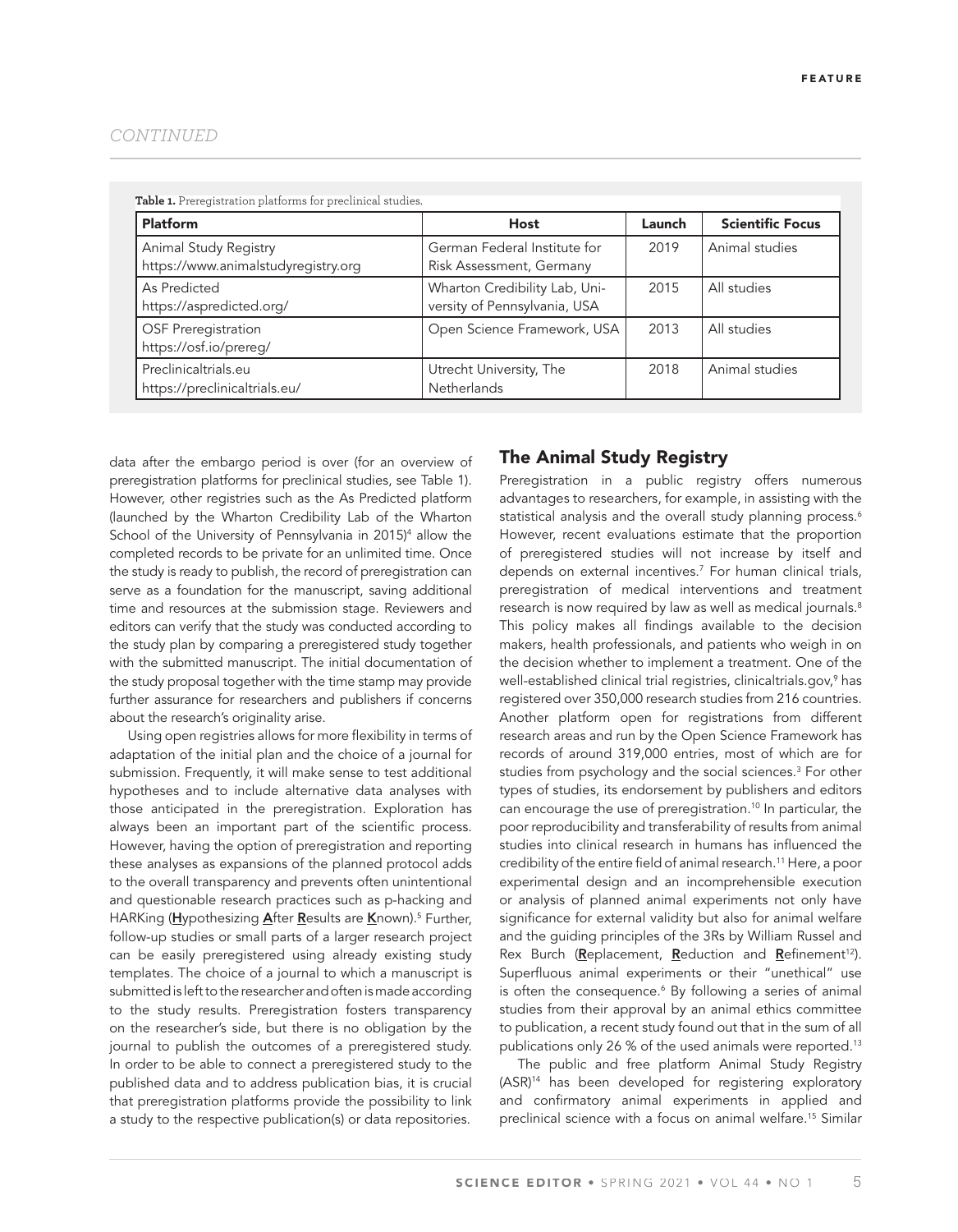## *CONTINUED*



**Figure 1.** The workflow in Animal Study Registry (adapted from Bert et al.<sup>15</sup> and Kousta et al.<sup>1</sup>).

to other registries, it guides researchers through planning, execution, documentation, and statistical analysis of their studies (Figure 1).<sup>16,17</sup> However, during the registration process, scientists have to answer animal experiment– specific questions. The questions are based on the ARRIVE Guidelines for reporting animal research and are essential for reproducibility and the peer-review process for animal research.18 Once submitted, the authors can edit a study for next 2 weeks before it is automatically registered. In parallel, the ASR confirms that the submitted study meets basic requirements: 1) the study is written in English, 2) animals are involved, and 3) the content is nonoffensive. A study automatically receives a digital object identifier (DOI) following registration, which supports the manuscript peerreview process and marks the intellectual property of the author. Thereafter, an embargo period of up to 5 years can be applied to every registered study before it becomes publicly available. After registration, a printed version of the registered study, including full study details and metadata, can be downloaded and submitted together with the manuscript to publishers irrespective of the embargo. Study authors can add comments at any time after study

registration. This allows researchers to explain changes to the original study and, most importantly, provide links to data repositories or publications.

The idea for ASR came from the German Centre for Protection of Laboratory Animals (Bf3R). The German Federal Institute for Risk Assessment hosts the platform, ensuring the continuity of provision and data security. But the demand for preregistration of animal experiments has also been recognized by the founders of the preclinicaltrials. eu platform in the Netherlands.2 Together, we hope to embed preregistration into the 5 steps of scientific process: planning, execution, documentation, analysis, and publication of an animal research study.

## Implementation in the Publication Process

There is consensus about the potential of preregistration for reducing the irreproducibility of research data. However, it can be a challenge for researchers to go against the accepted practice of not sharing their work until they write the manuscript. For the preregistration platforms to contribute more effectively to improving the transparency and quality of animal research, journals and publishers now have the

| Table 2. Integration of preregistration in the publication process. |                                                                                                                                                                                                                                                                                                                                                                                                                                                                                                                                                               |  |  |
|---------------------------------------------------------------------|---------------------------------------------------------------------------------------------------------------------------------------------------------------------------------------------------------------------------------------------------------------------------------------------------------------------------------------------------------------------------------------------------------------------------------------------------------------------------------------------------------------------------------------------------------------|--|--|
| Submission                                                          | . The choice of a journal for manuscript submission is flexible and made accord-<br>ing to the study outcomes.<br>. Detailed description of the study design can be submitted to a journal togeth-<br>er with the manuscript.                                                                                                                                                                                                                                                                                                                                 |  |  |
| Manuscript peer review                                              | • Reviewers of the manuscript and editors of the journals can verify that the<br>study and analyses were conducted according to the study plan by comparing<br>the preregistered study record with the submitted manuscript.<br>• The record of the study together with the time stamp provides assurance for<br>researchers and publishers if concerns about intellectual property arise.<br>• There is added value and transparency in the review process without additional<br>costs for authors or journals if public preregistration platforms are used. |  |  |